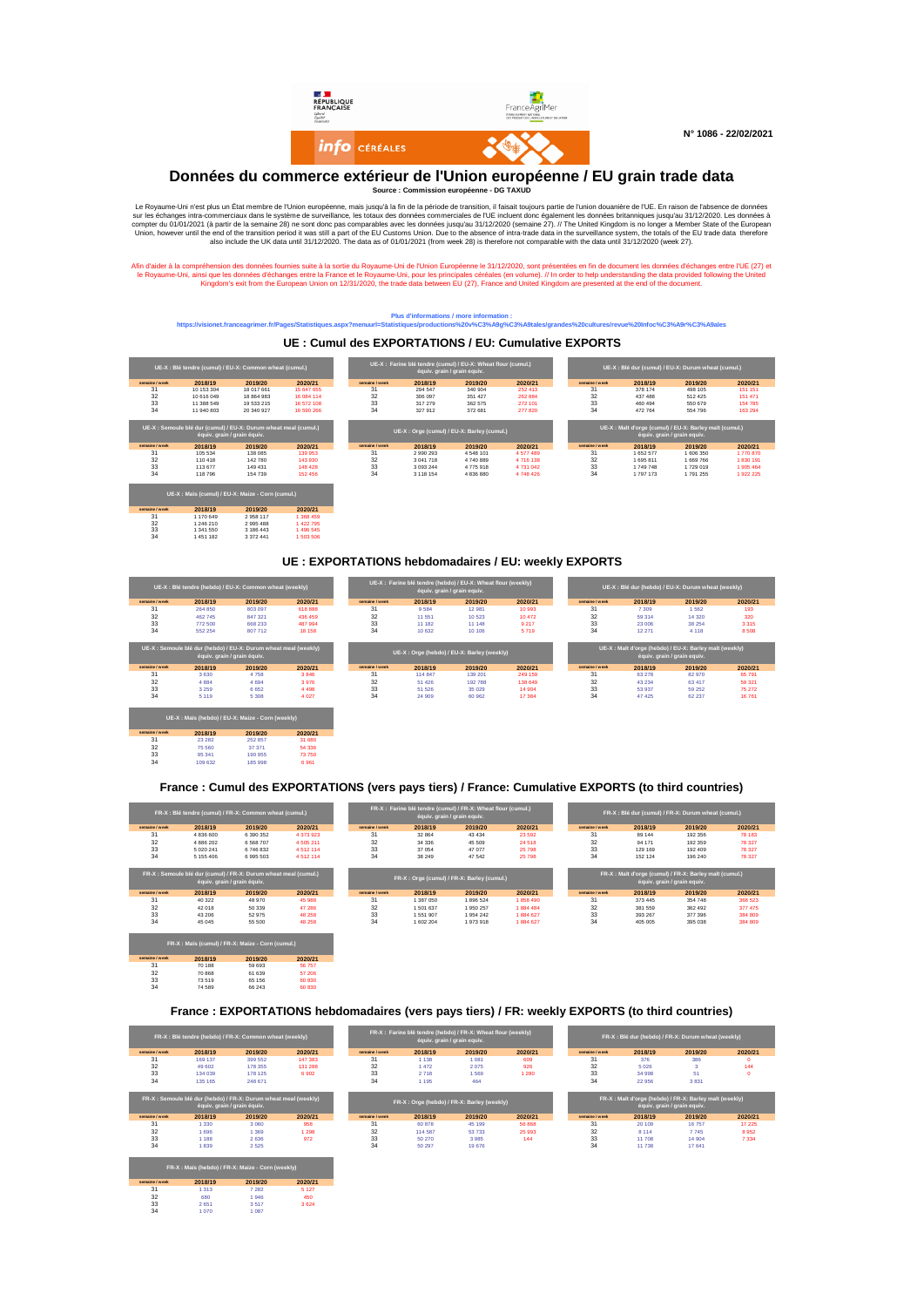## **Données du commerce extérieur de l'Union européenne / EU grain trade data**

**Source : Commission européenne - DG TAXUD**

Plus d'informations / more information :<br>https://visionet.franceagrimer.fr/Pages/Statistiques.aspx?menuurl=Statistiques/productions%20v%C3%A9g%C3%A9tales/grandes%20cultures/revue%20Infoc%C3%A9r%C3%A9ales

#### **UE : Cumul des IMPORTATIONS / EU: Cumulative IMPORTS**



#### **UE : IMPORTATIONS hebdomadaires / EU: weekly IMPORTS**



#### **France : Cumul des IMPORTATIONS (depuis pays tiers)/ France: Cumulative IMPORTS (from third countries)**

|                | FR-M : Blé tendre (cumul) / FR-M: Common wheat (cumul.)          |                             |         |                |         | FR-M : Farine blé tendre (cumul) / FR-M: Wheat flour (cumul.)<br>équiv. grain / grain equiv. |         |                |          | FR-M : Blé dur (cumul) / FR-M: Durum wheat (cumul.)                                   |         |
|----------------|------------------------------------------------------------------|-----------------------------|---------|----------------|---------|----------------------------------------------------------------------------------------------|---------|----------------|----------|---------------------------------------------------------------------------------------|---------|
| semaine / week | 2018/19                                                          | 2019/20                     | 2020/21 | semaine / week | 2018/19 | 2019/20                                                                                      | 2020/21 | semaine / week | 2018/19  | 2019/20                                                                               | 2020/21 |
| 31             | 2692                                                             | 3079                        | 1022    | 31             | 5 6 1 0 | 5 0 4 8                                                                                      | 5 4 6 3 | 31             | 47       | 128                                                                                   | 12373   |
| 32             | 2692                                                             | 3 1 7 9                     | 1022    | 32             | 5995    | 5 2 4 0                                                                                      | 5783    | 32             | 47       | 128                                                                                   | 12413   |
| 33             | 2692                                                             | 3 1 7 9                     | 1022    | 33             | 6 1 6 2 | 5707                                                                                         | 5816    | 33             | 47       | 128                                                                                   | 12413   |
| 34             | 2692                                                             | 3 1 7 9                     | 1022    | 34             | 6457    | 5746                                                                                         | 5816    | 34             | 47       | 129                                                                                   | 12413   |
|                | FR-M : Semoule blé dur (cumul) / FR-M: Durum wheat meal (cumul.) | équiv. grain / grain équiv. |         |                |         | FR-M : Orge (cumul) / FR-M: Barley (cumul.)                                                  |         |                |          | FR-M: Malt d'orge (cumul) / FR-M: Barley malt (cumul.)<br>équiv. grain / grain equiv. |         |
| semaine / week | 2018/19                                                          | 2019/20                     | 2020/21 | semaine / week | 2018/19 | 2019/20                                                                                      | 2020/21 | semaine / week | 2018/19  | 2019/20                                                                               | 2020/21 |
| 31             |                                                                  | 66                          | 291     | 31             | з       | 21                                                                                           | 48      | 31             |          |                                                                                       | 80      |
| 32             |                                                                  | 66                          | 291     | 32             | 28      | 21                                                                                           | 48      | 32             |          |                                                                                       | 108     |
| 33             |                                                                  | 87                          | 291     | 33             | 28      | 21                                                                                           | 48      | 33             |          |                                                                                       | 108     |
| 34             |                                                                  | 87                          | 291     | 34             | 28      | 21                                                                                           | 48      | 34             | $\Omega$ | $\Omega$                                                                              | 108     |
|                |                                                                  |                             |         |                |         |                                                                                              |         |                |          |                                                                                       |         |
|                | FR-M : Maïs (cumul) / FR-M: Maize - Corn (cumul.)                |                             |         |                |         | FR-M: Sorgho (cumul) / FR-M: Sorghum (cumul.)                                                |         |                |          |                                                                                       |         |
| semaine / week | 2018/19                                                          | 2019/20                     | 2020/21 | semaine / week | 2018/19 | 2019/20                                                                                      | 2020/21 |                |          |                                                                                       |         |
| 31             | 67 583                                                           | 9 4 0 5                     | 4848    | 31             |         |                                                                                              |         |                |          |                                                                                       |         |
| 32             | 82 5 83                                                          | 10 40 8                     | 4849    | 32             |         |                                                                                              |         |                |          |                                                                                       |         |
| 33             | 82 5 84                                                          | 10417                       | 4849    | 33             |         |                                                                                              |         |                |          |                                                                                       |         |

**France : IMPORTATIONS hebdomadaires (depuis pays tiers) / FR: weekly IMPORTS (from third countries)**

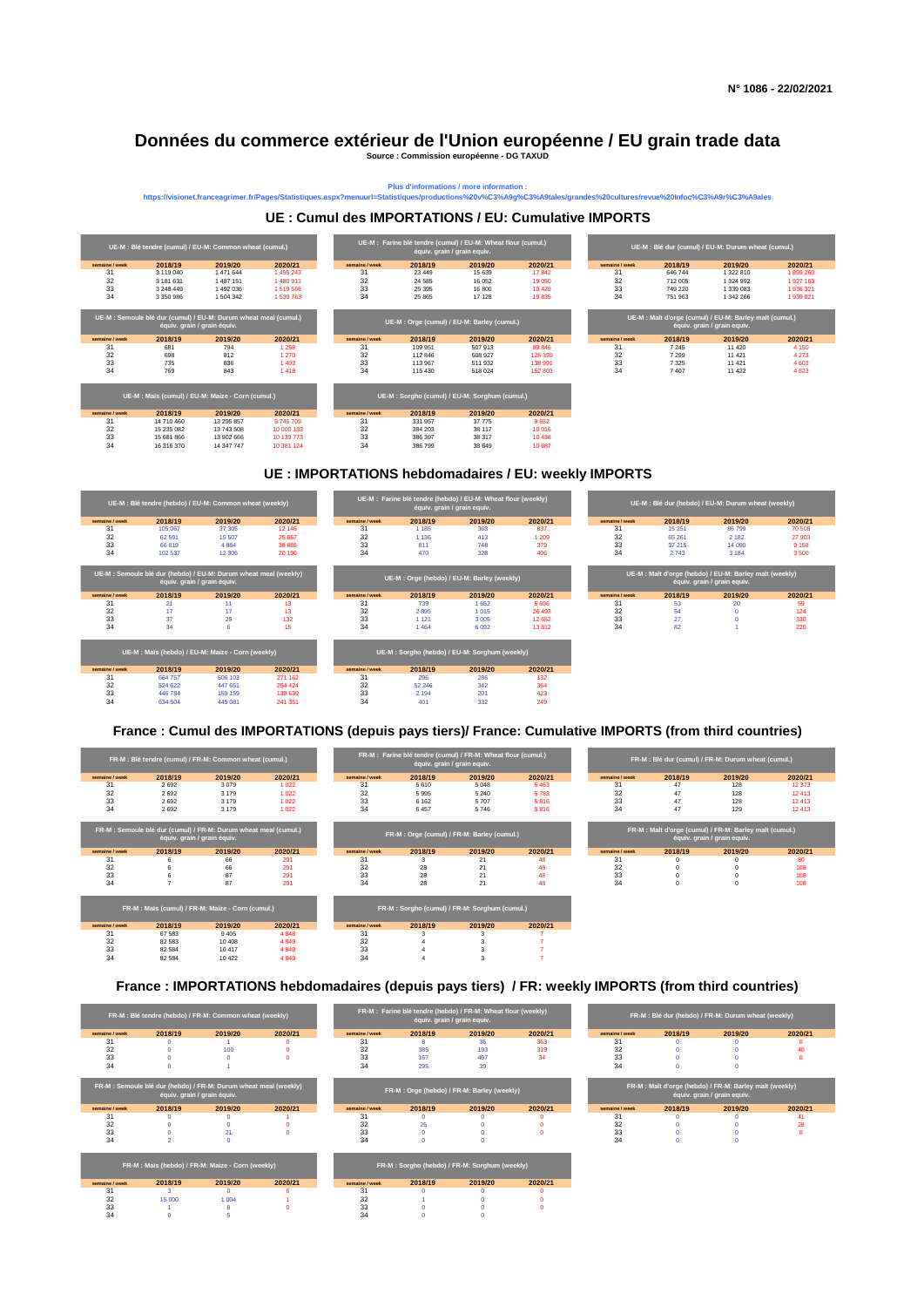# **IMPORTATIONS DE "PRODUITS DE SUBSTITUTION DES CEREALES" (PSC)**

|                         |                                          |                                      | Drèches de brasserie et  |                                                                                                                                          |                    |
|-------------------------|------------------------------------------|--------------------------------------|--------------------------|------------------------------------------------------------------------------------------------------------------------------------------|--------------------|
|                         | Résidus d'amidonnerie /                  |                                      | de distillerie / Brewing | <b>Pulpes d'agrumes / Citrus</b>                                                                                                         |                    |
|                         | <b>Residues of starch</b><br>manufacture | Corn gluten feed (CGF)<br>2309 90 20 | and distilling dregs and | pulp residues<br>2308 00 40                                                                                                              | <b>TOTAL</b>       |
|                         | 2303 10 19                               |                                      | waste                    | TARIC_ext 10                                                                                                                             |                    |
|                         |                                          |                                      | 2303 30 00               |                                                                                                                                          |                    |
| semaine /<br>week       |                                          |                                      | 2019/20                  |                                                                                                                                          |                    |
| 1                       |                                          |                                      |                          |                                                                                                                                          |                    |
| $\overline{\mathbf{2}}$ | 164                                      | 4 6 7 3                              | 18 5 95                  | 0                                                                                                                                        | 23 4 31            |
| 3                       | 165                                      | 4 6 7 3                              | 20 839                   | 0                                                                                                                                        | 25 677             |
| $\pmb{4}$<br>5          | 312                                      | 4 6 8 9                              | 23 4 26                  | 0                                                                                                                                        | 28 4 27            |
| 6                       | 438<br>490                               | 4 7 3 9<br>4 7 4 0                   | 24 264<br>29 706         | 0<br>0                                                                                                                                   | 29 441<br>34 935   |
| $\overline{\mathbf{r}}$ |                                          |                                      |                          |                                                                                                                                          |                    |
| 8                       |                                          |                                      |                          |                                                                                                                                          |                    |
| 9                       | 954                                      | 41 012                               | 99 4 95                  | 0                                                                                                                                        | 141 461            |
| 10                      | 1 1 2 3                                  | 110 028                              | 119 867                  | 0                                                                                                                                        | 231 019            |
| 11<br>12                | 1 2 2 5<br>1 3 5 6                       | 110 081<br>110 082                   | 124 266<br>139 196       | 0<br>0                                                                                                                                   | 235 573<br>250 634 |
| 13                      | 1 4 7 8                                  | 110 082                              | 141 486                  | 0                                                                                                                                        | 253 045            |
| 14                      | 1612                                     | 110 219                              | 173 286                  | 0                                                                                                                                        | 285 116            |
| 15                      | 1713                                     | 110 255                              | 176 017                  | 0                                                                                                                                        | 287 985            |
| 16                      | 1889                                     | 110 356                              | 177 330                  | 0                                                                                                                                        | 289 575            |
| 17<br>18                | 2 0 3 4                                  | 129 141                              | 195 988                  | 0<br>0                                                                                                                                   | 327 163            |
| 19                      | 7586<br>8724                             | 129 195<br>151 583                   | 196 497<br>207 147       | 0                                                                                                                                        | 333 277<br>367 454 |
| 20                      | 8806                                     | 160 383                              | 208 184                  | 0                                                                                                                                        | 377 373            |
| 21                      | 8 9 0 4                                  | 167 743                              | 262 329                  | 0                                                                                                                                        | 438 976            |
| 22                      | 9 0 0 0                                  | 167 767                              | 263 813                  | 0                                                                                                                                        | 440 579            |
| 23                      | 9 0 8 0                                  | 167 794                              | 266 428                  | 0                                                                                                                                        | 443 302            |
| 24<br>25                | 9 0 8 0<br>9 3 2 5                       | 167 819<br>184 491                   | 266 907<br>278 826       | 0<br>0                                                                                                                                   | 443 806<br>472 641 |
| 26                      |                                          |                                      |                          |                                                                                                                                          |                    |
| 27                      |                                          |                                      |                          |                                                                                                                                          |                    |
| 28                      |                                          |                                      |                          |                                                                                                                                          |                    |
| 29                      | 9 5 0 2                                  | 201 023                              | 308 308                  | 0                                                                                                                                        | 518 833            |
| 30                      | 9648                                     | 201 026                              | 363 130                  | 0                                                                                                                                        | 573 804            |
| 31<br>32                | 9718<br>9827                             | 201 027<br>222 369                   | 366 526<br>377 465       | 0<br>0                                                                                                                                   | 577 271<br>609 661 |
| 33                      | 9868                                     | 222 397                              | 383 402                  | 0                                                                                                                                        | 615 667            |
| 34                      | 9963                                     | 228 391                              | 402 169                  | 0                                                                                                                                        | 640 522            |
| 35                      | 10 210                                   | 228 437                              | 404 872                  | 0                                                                                                                                        | 643 519            |
| 36                      | 10 285                                   | 228 433                              | 428 196                  | 0                                                                                                                                        | 666 914            |
| 37<br>38                | 10 359                                   | 228 438                              | 430 033                  | 0<br>0                                                                                                                                   | 668 830            |
| 39                      | 10 456<br>10 700                         | 239 061<br>239 061                   | 447 963<br>450 789       | 0                                                                                                                                        | 697 480<br>700 550 |
| 40                      | 10 770                                   | 239 061                              | 481 313                  | 0                                                                                                                                        | 731 144            |
| 41                      | 10 903                                   | 249 418                              | 502 589                  | 0                                                                                                                                        | 762 910            |
| 42                      | 10 986                                   | 249 421                              | 503 189                  | 0                                                                                                                                        | 763 596            |
| 43                      | 11 080                                   | 265 497                              | 518 095                  | 0                                                                                                                                        | 794 672            |
| 44<br>45                | 11 170<br>11 188                         | 265 511<br>265 511                   | 520 166<br>523 292       | 0<br>0                                                                                                                                   | 796 848<br>799 992 |
| 46                      | 11 238                                   | 276 101                              | 552 133                  | 0                                                                                                                                        | 839 473            |
| 47                      | 11 329                                   | 276 101                              | 556 987                  | 0                                                                                                                                        | 844 417            |
| 48                      | 11 417                                   | 276 105                              | 561 434                  | 0                                                                                                                                        | 848 956            |
| 49                      | 11 442                                   | 276 105                              | 564 350                  | 0                                                                                                                                        | 851 896            |
| 50<br>51                | 11 477<br>11 486                         | 298 133<br>312 209                   | 574 138<br>574 767       | 0<br>0                                                                                                                                   | 883 748<br>898 462 |
| 52                      | 11 545                                   | 312 297                              | 576 721                  | 0                                                                                                                                        | 900 563            |
| 53                      | 11 556                                   | 331 809                              | 591 704                  | 0                                                                                                                                        | 935 069            |
| semaine /               |                                          |                                      | 2020/21                  |                                                                                                                                          |                    |
| week<br>1               |                                          |                                      |                          |                                                                                                                                          |                    |
| $\mathbf 2$             | 25                                       | 0                                    | 3 3 0 4                  | 0                                                                                                                                        | 3 3 3 0            |
| 3                       |                                          |                                      |                          |                                                                                                                                          |                    |
| 4                       |                                          |                                      |                          |                                                                                                                                          |                    |
| 5<br>6                  | 61<br>67                                 | 88<br>143                            | 8 2 8 6<br>37917         | 0<br>0                                                                                                                                   | 8 4 3 5            |
| $\overline{7}$          |                                          |                                      |                          |                                                                                                                                          | 38 127             |
| 8                       |                                          |                                      |                          |                                                                                                                                          |                    |
| 9                       | 392                                      | 225                                  | 86 704                   | 0                                                                                                                                        | 87 321             |
| 10                      | 434                                      | 50 394                               | 113 961                  | 0                                                                                                                                        | 164 789            |
| 11<br>12                | 434<br>524                               | 50 063<br>50 123                     | 114 573<br>116 456       | 0<br>0                                                                                                                                   | 165 070<br>167 102 |
| 13                      | 532                                      | 50 123                               | 122 543                  | 0                                                                                                                                        | 173 198            |
| 14                      |                                          |                                      |                          |                                                                                                                                          |                    |
| 15                      | 553                                      | 76 655                               | 151 479                  | 0                                                                                                                                        | 228 687            |
| 16                      |                                          |                                      |                          |                                                                                                                                          |                    |
| 17<br>18                | 693                                      | 93 806                               | 218 145                  | 48 339                                                                                                                                   | 360 983            |
| 19                      | 1922                                     | 93 825                               | 241 415                  | 52 071                                                                                                                                   | 389 233            |
| 20                      | 1 9 9 4                                  | 98 877                               | 250 736                  | 54 008                                                                                                                                   | 405 615            |
| 21                      | 2 1 9 6                                  | 98 893                               | 251 479                  | 0                                                                                                                                        | 352 569            |
| 22                      | 2 2 6 9                                  | 98 901                               | 251 721                  | 0                                                                                                                                        | 352 891            |
| 23<br>24                | 2 3 6 6<br>2 6 6 0                       | 98 901<br>119 363                    | 254 489<br>265 529       | 0<br>0                                                                                                                                   | 355 756<br>387 553 |
| 25                      | 2 6 9 2                                  | 119 364                              | 271 194                  | 0                                                                                                                                        | 393 250            |
| 26                      | 2710                                     | 119 364                              | 288 590                  | 0                                                                                                                                        | 410 664            |
| 27                      |                                          |                                      |                          |                                                                                                                                          |                    |
|                         |                                          |                                      |                          | Après cette date le RU n'est plus pris en compte dans les données UE / After this date UK is no longer taken into account in the EU data |                    |
| 28<br>29                | 2 7 3 8<br>4 0 8 7                       | 119 367<br>119 368                   | 289 750<br>290 360       | 0<br>0                                                                                                                                   | 411 855<br>413 814 |
| 30                      | 4 1 0 5                                  | 119 380                              | 290 862                  | 0                                                                                                                                        | 414 347            |
| 31                      | 4 1 0 5                                  | 119 381                              | 317 544                  | 0                                                                                                                                        | 441 030            |
| 32                      | 4 1 0 5                                  | 119 403                              | 319 832                  | 0                                                                                                                                        | 443 340            |
| 33                      | 4 1 4 2                                  | 119 434                              | 320 214                  | 0                                                                                                                                        | 443 791            |
| 34                      | 4 2 0 1                                  | 119 519                              | 321 535                  | 0                                                                                                                                        | 445 255            |

**34 4 201 119 519 321 535 0 445 255** \*Semaine 1 à 27 / Week 1 to 27 ; UE+UK : IMPORTATIONS hebdomadaires / EU+UK: weekly IMPORTS Semaine 28 à 52 / Week 28 to 52 ; UE : IMPORTATIONS hebdomadaires / EU: weekly IMPORTS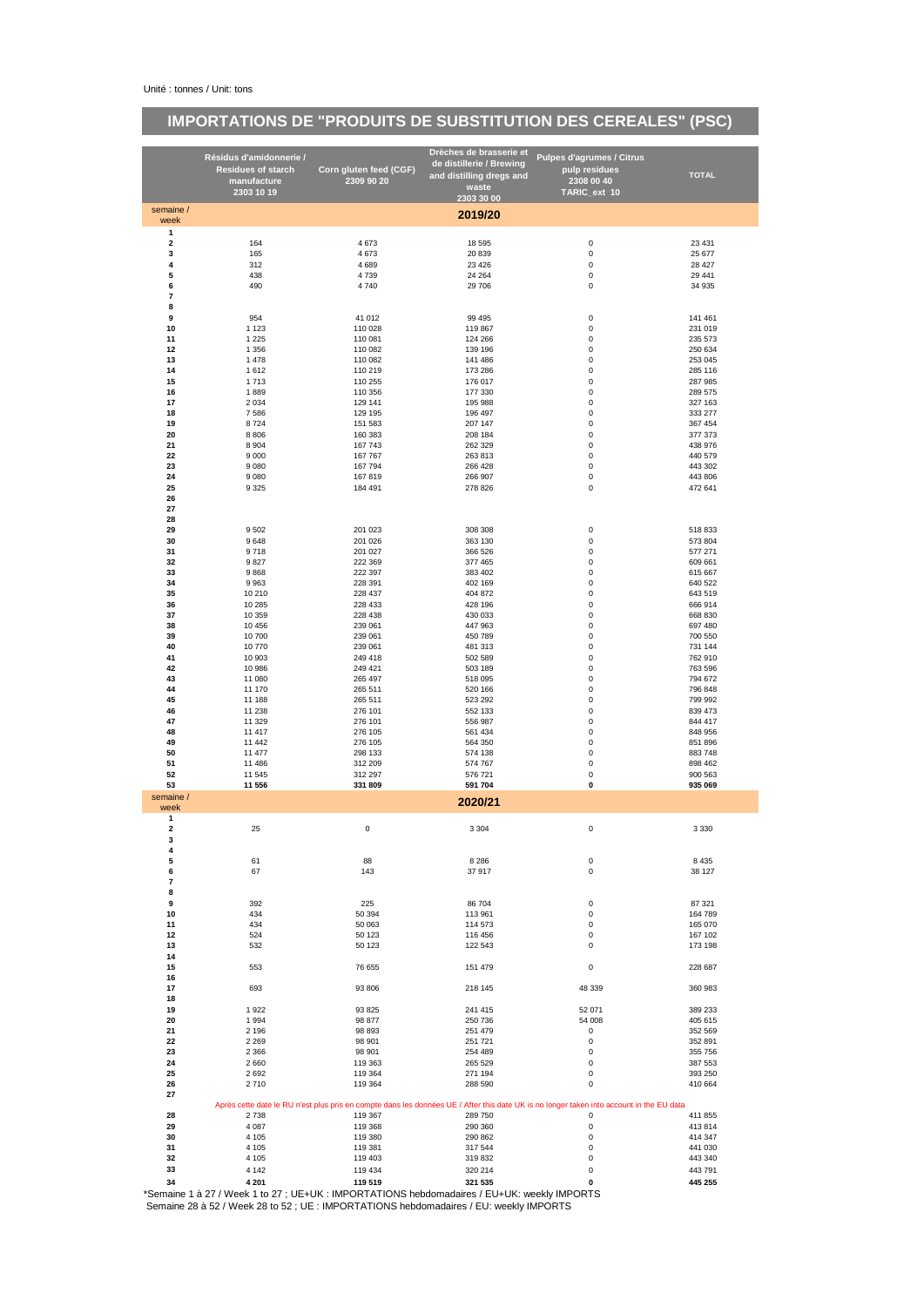#### **CONTINGENTS TARIFAIRES D'IMPORTATION DES CEREALES / IMPORT TARIFF QUOTAS FOR CEREAL PRODUCTS**

| Mise à jour / Update : 22/02/2021                                                       |                       |                            | <b>TOUTES ORIGINES - ALL ORIGINS</b> |                              |                                 |                           | <b>UKRAINE</b>                                 |                                      |
|-----------------------------------------------------------------------------------------|-----------------------|----------------------------|--------------------------------------|------------------------------|---------------------------------|---------------------------|------------------------------------------------|--------------------------------------|
|                                                                                         |                       |                            |                                      |                              |                                 |                           |                                                |                                      |
| 2021                                                                                    |                       |                            | R. 2020/761                          |                              |                                 |                           | R. 2020/761                                    |                                      |
| Période de gestion / Management period                                                  |                       |                            |                                      |                              |                                 | r rouuns uu pie           |                                                |                                      |
|                                                                                         |                       | Blé tendre / Common wheat  |                                      | Blé tendre /<br>Common wheat | Maïs / Maize                    | tendre / Common           | Produits de l'orge /<br><b>Barley products</b> | Produits du maïs /<br>maize products |
|                                                                                         | États-Unis / USA      | Autres / Others<br>Sem. 1  | Toutes origines / All                | Canada                       | Toutes origines / All<br>Sem. 1 |                           | Ukraine                                        |                                      |
| Volume dispo. / Avail. Vol.                                                             | 571 943               | 1 142 833                  | 129 577                              | 100 000                      | 134 607                         | 1 000 000                 | 350 000                                        | 650 000                              |
| JANVIER / JANUARY<br>Quantité initiale / Initial Quantity (Janv./Jan.)                  | 571 943,000           | 1 142 832,500              | 129 577,000                          | 100 000,000                  | 134 607,000                     | 1 000 000,000             | 350 000,000                                    | 650 000,000                          |
| Utilisé / Used (Janv./Jan.)                                                             | 0,000                 | 22,000                     | 0,000                                | 0,000                        | 0,000                           | 51 072,000                | 0,000                                          | 440 000,000                          |
| Non-utilisé / Unused (Janv./Jan.)<br>Coeff. d'allocation / Allocation coeff.            | 571 943,000<br>0.000% | 1 142 810,500<br>100.000%  | 129 577,000<br>0.000%                | 100 000,000<br>0.000%        | 134 607,000<br>0.000%           | 948 928,000<br>100,000%   | 350 000,000<br>0,000%                          | 210 000,000<br>100,000%              |
| <b>FEVRIER / FEBRUARY</b>                                                               |                       |                            |                                      |                              |                                 |                           |                                                |                                      |
| Quantité initiale / Initial Quantity (févr./Feb.)                                       | 571 943,000           | 1 142 810,500              | 129 577,000                          | 100 000,000                  | 134 607,000                     | 948 928 000               | 350,000,000                                    | 210 000,000                          |
| Utilisé / Used (févr./Feb.)<br>Non-utilisé / Unused (févr./Feb.)                        | 0,000<br>571 943,000  | 9 046,271<br>1 133 764,229 | 0,000<br>129 577,000                 | 0,000<br>100 000,000         | 0,000<br>134 607,000            | 29 919,000<br>919 009,000 | 4 850,000<br>345 150,000                       | 40 000,000<br>170 000,000            |
| Coeff, d'allocation / Allocation coeff                                                  | 0,000%                | 100,000%                   | 0.000%                               | 0,000%                       | 0,000%                          | 100,000%                  | 100,000%                                       | 100,000%                             |
| <b>MARS / MARCH</b><br>Quantité initiale / Initial Quantity (mars/Mar.)                 | 571 943,000           | 1 133 764,229              | 129 577,000                          | 100 000,000                  | 134 607,000                     | 919 009,000               | 345 150,000                                    | 170 000,000                          |
| Utilisé / Used (mars/Mar.)                                                              | 0,000                 | 965,000                    | 7 161.376                            | 0,000                        | 0.000                           | 48 462,000                | 0,000                                          | 0,000                                |
| Non-utilisé / Unused (mars/Mar.)                                                        | 571 943,000           | 1 132 799,229              | 122 415,624                          | 100 000,000                  | 134 607,000                     | 870 547,000               | 345 150,000                                    | 170 000,000                          |
| Coeff. d'allocation / Allocation coeff.<br><b>AVRIL / APRIL</b>                         |                       |                            |                                      |                              |                                 |                           |                                                |                                      |
| Quantité initiale / Initial Quantity (avr./Apr.)                                        |                       |                            |                                      |                              |                                 |                           |                                                |                                      |
| Utilisé / Used (avr./Apr.)                                                              |                       |                            |                                      |                              |                                 |                           |                                                |                                      |
| Non-utilisé / Unused (avr./Apr.)<br>Coeff. d'allocation / Allocation coeff.             |                       |                            |                                      |                              |                                 |                           |                                                |                                      |
| MAI/MAY                                                                                 |                       |                            |                                      |                              |                                 |                           |                                                |                                      |
| Quantité initiale / Initial Quantity (mai/May)<br>Utilisé / Used (mai/May)              |                       |                            |                                      |                              |                                 |                           |                                                |                                      |
| Non-utilisé / Unused (mai/May)                                                          |                       |                            |                                      |                              |                                 |                           |                                                |                                      |
| Coeff. d'allocation / Allocation coeff.                                                 |                       |                            |                                      |                              |                                 |                           |                                                |                                      |
| JUIN / JUNE<br>Quantité initiale / Initial Quantity (juin/Jun.)                         |                       |                            |                                      |                              |                                 |                           |                                                |                                      |
| Utilisé / Used (juin/Jun.)                                                              |                       |                            |                                      |                              |                                 |                           |                                                |                                      |
| Non-utilisé / Unused (juin/Jun.)                                                        |                       |                            |                                      |                              |                                 |                           |                                                |                                      |
| Coeff. d'allocation / Allocation coeff.                                                 |                       |                            |                                      |                              |                                 |                           |                                                |                                      |
| Attribution / Allocation (Sem. 1)                                                       | 0,000                 | 10 033,271                 | 7 161,376                            | 0.000                        | 0.000                           | 129 453,000               | 4 850,000                                      | 480 000,000                          |
| Transféré / Transfered<br>Non-utilisé / Unused                                          | 571 943,000           | 1 132 799,229              | 122 415,624                          | 100 000,000                  | 134 607,000                     | 870 547,000               | 345 150,000                                    | 170 000,000                          |
|                                                                                         |                       |                            |                                      |                              |                                 |                           |                                                |                                      |
| Volume dispo. / Avail. Vol.                                                             | 571 943,000           | Sem. 2<br>2 275 631,229    | 122 415,624                          | 100 000,000                  | Sem. 2<br>269 214,000           | 870 547,000               | 345 150,000                                    | 170 000,000                          |
| <b>JUILLET / JULY</b><br>Quantité initiale / Initial Quantity (juill./Jul.)             |                       |                            |                                      |                              |                                 |                           |                                                |                                      |
| Utilisé / Used (juill./Jul.)                                                            |                       |                            |                                      |                              |                                 |                           |                                                |                                      |
| Non-utilisé / Unused (juill./Jul.)                                                      |                       |                            |                                      |                              |                                 |                           |                                                |                                      |
| Coeff. d'allocation / Allocation coeff.<br><b>AOUT / AUGUST</b>                         |                       |                            |                                      |                              |                                 |                           |                                                |                                      |
| Quantité initiale / Initial Quantity (août/Aug.)                                        |                       |                            |                                      |                              |                                 |                           |                                                |                                      |
| Utilisé / Used (août/Aug.)                                                              |                       |                            |                                      |                              |                                 |                           |                                                |                                      |
| Non-utilisé / Unused (août/Aug.)<br>Coeff. d'allocation / Allocation coeff              |                       |                            |                                      |                              |                                 |                           |                                                |                                      |
| <b>SEPTEMBRE / SEPTEMBER</b>                                                            |                       |                            |                                      |                              |                                 |                           |                                                |                                      |
| Quantité initiale / Initial Quantity (sept./Sep.)<br>Utilisé / Used (sept./Sep.)        |                       |                            |                                      |                              |                                 |                           |                                                |                                      |
| Non-utilisé / Unused (sept./Sep.)                                                       |                       |                            |                                      |                              |                                 |                           |                                                |                                      |
| Coeff. d'allocation / Allocation coeff                                                  |                       |                            |                                      |                              |                                 |                           |                                                |                                      |
| <b>OCTOBRE / OCTOBER</b><br>Quantité initiale / Initial Quantity (oct./Oct.)            |                       |                            |                                      |                              |                                 |                           |                                                |                                      |
| Utilisé / Used (oct./Oct.)                                                              |                       |                            |                                      |                              |                                 |                           |                                                |                                      |
| Non-utilisé / Unused (oct./Oct.)<br>Coeff. d'allocation / Allocation coeff.             |                       |                            |                                      |                              |                                 |                           |                                                |                                      |
| <b>NOVEMBRE / NOVEMBER</b>                                                              |                       |                            |                                      |                              |                                 |                           |                                                |                                      |
| Quantité initiale / Initial Quantity (nov./Nov.)                                        |                       |                            |                                      |                              |                                 |                           |                                                |                                      |
| Utilisé / Used (nov./Nov.)<br>Non-utilisé / Unused (nov /Nov.)                          |                       |                            |                                      |                              |                                 |                           |                                                |                                      |
| Coeff. d'allocation / Allocation coeff                                                  |                       |                            |                                      |                              |                                 |                           |                                                |                                      |
| <b>DECEMBRE / DECEMBER</b>                                                              |                       |                            |                                      |                              |                                 |                           |                                                |                                      |
| Quantité initiale / Initial Quantity (dec./Dec.)<br>Utilisé / Used (dec./Dec.)          |                       |                            |                                      |                              |                                 |                           |                                                |                                      |
| Non-utilisé / Unused (dec./Dec.)                                                        |                       |                            |                                      |                              |                                 |                           |                                                |                                      |
| Coeff. d'allocation / Allocation coeff.<br>Attribution / Allocation (Sem.2)             | 0,000                 | 0,000                      | 0,000                                | 0,000                        | 0.000                           | 0,000                     | 0,000                                          | 0,000                                |
| Transféré / Transfered                                                                  |                       |                            |                                      |                              |                                 |                           |                                                |                                      |
| Non-utilisé / Unused                                                                    |                       |                            |                                      |                              |                                 |                           |                                                |                                      |
| <b>TOTAL (tonnes)</b><br>% attribué / % allocated                                       | $\mathbf 0$<br>0.00%  | 10 033<br>0.44%            | 7 1 6 1<br>5.53%                     | $\Omega$<br>0.00%            | $\mathbf 0$<br>0.00%            | 129 453<br>12,95%         | 4 8 5 0<br>1.39%                               | 480 000<br>73,85%                    |
| Contingent 2021 / 2021 quota                                                            | 571 943               | 2 2 8 5 6 6 5              | 129 577                              | 100 000                      | 269 214                         | 1 000 000                 | 350 000                                        | 650 000                              |
| Vol. disponible / Avail. Volume<br>coeff. allocation publié JO / Alloc. coeff. publ. OJ | 571 943               | 2 275 632                  | 122 416                              | 100 000                      | 269 214                         | 870 547                   | 345 150                                        | 170 000                              |
| Solde 2021 / Balance 2021                                                               |                       |                            |                                      |                              |                                 |                           |                                                |                                      |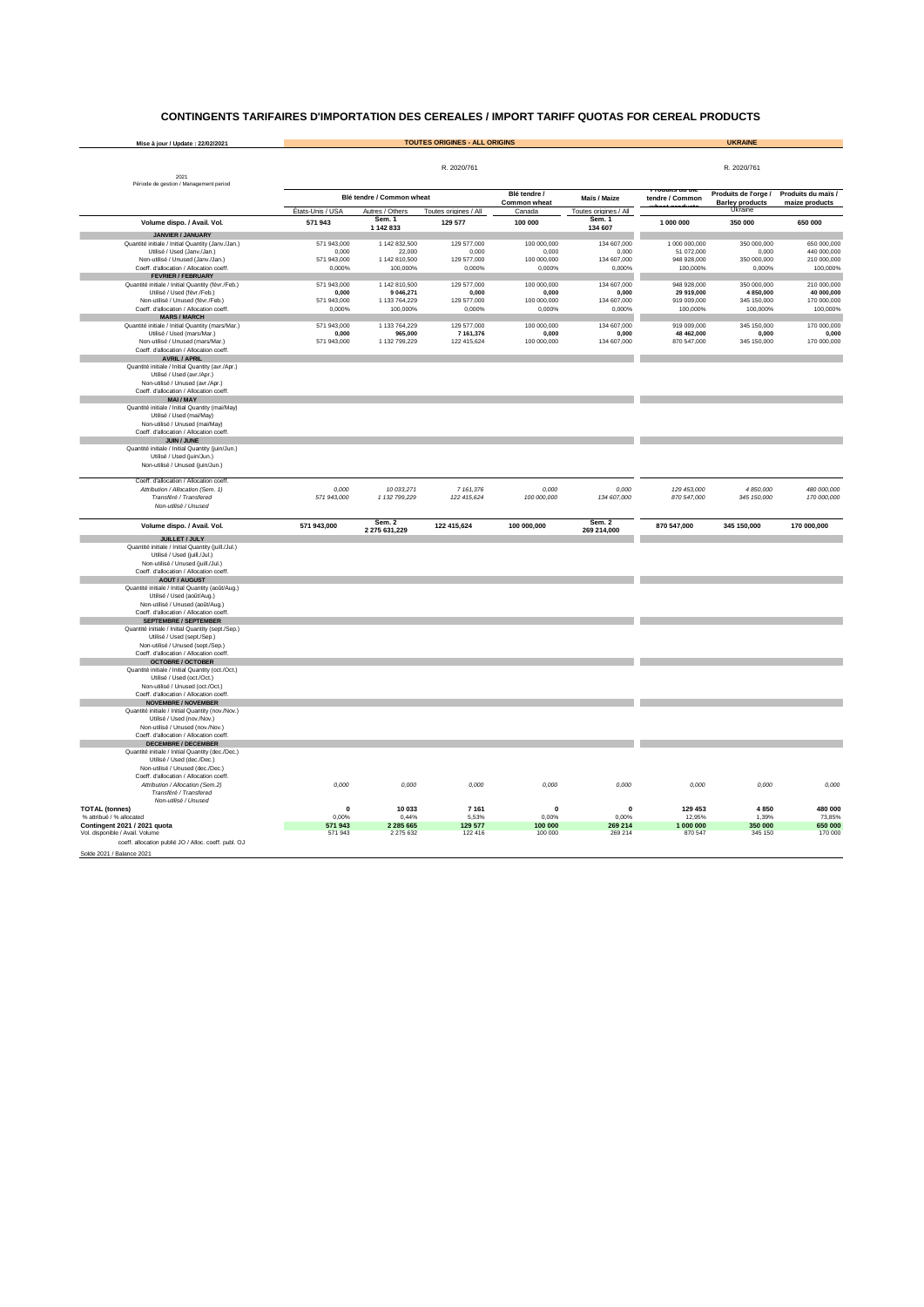### **Données du commerce extérieur de l'Union européenne / EU grain trade data Source : Commission européenne - Eurostat / Douanes françaises**

Alind discuss the mail of the state in the state in the state of the state of the state of the state of the state of the state of the state of the state of the state of the state of the state of the state of the state of t

#### **Plus d'informations / more information : https://visionet.franceagrimer.fr/Pages/Statistiques.aspx?menuurl=Statistiques/productions%20v%C3%A9g%C3%A9tales/grandes%20cultures/revue%20Infoc%C3%A9r%C3%A9ales**

Source: Douanes françaises / French customs service Unité : tonnes / Unit: tons

|               |         |                                                             |          |               |         |                                                                                                   |         |                                                        |         |         |         | France: EXPORTATIONS mensuelle vers le Royaume-Uni / France: monthly EXPORTS to United Kingdom |                             |                                                                        |         |               |         |                                               |         |                |                                                                                           |         |         |                                                     |          |          |         |
|---------------|---------|-------------------------------------------------------------|----------|---------------|---------|---------------------------------------------------------------------------------------------------|---------|--------------------------------------------------------|---------|---------|---------|------------------------------------------------------------------------------------------------|-----------------------------|------------------------------------------------------------------------|---------|---------------|---------|-----------------------------------------------|---------|----------------|-------------------------------------------------------------------------------------------|---------|---------|-----------------------------------------------------|----------|----------|---------|
|               |         | FR-X : Blé tendre (mensuel) / FR-X: Common wheat<br>monthly |          |               |         | FR-X : Farine blé tendre (mensuel) / FR-X: Wheat flour<br>(monthly<br>équiv. grain / grain equiv. |         | FR-X : Blé dur (mensuel) / FR-X: Durum wheat (monthly) |         |         |         |                                                                                                | équiv. grain / grain équiv. | FR-X : Semoule blé dur (mensuel) / FR-X: Durum<br>wheat meal (monthly) |         |               |         | FR-X: Orge (mensuel) / FR-X: Barley (monthly) |         |                | FR-X: Malt d'orge (mensuel) / FR-X: Barley malt<br>monthly<br>équiv. grain / grain equiv. |         |         | FR-X: Maïs (mensuel) / FR-X: Maize - Corn (monthly) |          |          |         |
| mois / month  | 2018/19 | 2019/20                                                     | 2020/21  | mois / month  | 2018/19 | 2019/20                                                                                           | 2020/21 | mois / month                                           | 2018/19 | 2019/20 | 2020/21 | mois.<br>month                                                                                 | 2018/19                     | 2019/20                                                                | 2020/21 | mois<br>month | 2018/19 | 2019/20                                       | 2020/21 | mois.<br>month | 2018/19                                                                                   | 2019/20 | 2020/21 | mois.<br>month                                      | 2018/19  | 2019/20  | 2020/21 |
| juill, / Jul. | 67 199  | 15 2 6 3                                                    | 14 5 8 0 | juill, / Jul. | 1.917   | 1 600                                                                                             | 954     | juill, / Jul.                                          | 6 7 5 3 | 100     | 7032    | juill, / Jul.                                                                                  | 657                         | 920                                                                    | 556     | juill, / Jul. | 4.180   |                                               |         | juill, / Jul.  |                                                                                           | 4 2 0 0 | 1 2 2 9 | juill, / Jul.                                       | 53 623   | 21 701   | 25 542  |
| août / Aug.   | 39 619  | 18 11 8                                                     | 25 30 3  | août / Aug.   | 1826    | 1 508                                                                                             | 1 2 2 7 | août / Aug.                                            | 53.     | 7782    | 26      | août / Aug.                                                                                    | 758                         | 880                                                                    | 593     | août / Aug.   |         |                                               |         | août / Aug.    |                                                                                           |         | 1 0 3 3 | août / Aug.                                         | 44.351   | 18 19 6  | 14 122  |
| sept. / Sep.  | 5677    | 6 3 0 0                                                     | 4 1 1 7  | sept. / Sep.  | 1 699   | 1712                                                                                              | 1 4 6 7 | sept. / Sep.                                           | 4 1 0 5 | 2 3 7 9 | 7783    | sept. / Sep.                                                                                   | 725                         | 991                                                                    | 1 173   | sept. / Sep.  |         |                                               | 29      | sept. / Sep.   | 46                                                                                        |         | 2 4 0 6 | sept. / Sep.                                        | 36 239   | 27 656   | 38 535  |
| oct. / Oct.   | 3412    | 17.577                                                      |          | oct. / Oct.   | 1865    | 1873                                                                                              | 2 5 0 8 | oct. / Oct.                                            | 3 1 6 9 | 3413    | 3966    | oct. / Oct.                                                                                    | 843                         | 1 3 3 5                                                                | 1 2 2 1 | oct. / Oct.   |         |                                               |         | oct. / Oct.    | 1 1 5 6                                                                                   |         |         | oct. / Oct.                                         | 48.047   | 38 048   | 117 246 |
| nov. / Nov.   | 8 2 5 1 | 5 5 3 3                                                     | 6 6 9 5  | nov. / Nov.   | 1 648   | 1004                                                                                              | 3 9 7 1 | nov. / Nov.                                            | 7 7 28  | 4 0 3 2 | 47      | nov. / Nov.                                                                                    |                             | 625                                                                    |         | nov. / Nov.   |         |                                               |         | nov. / Nov.    | 482                                                                                       | 171     |         | nov. / Nov.                                         | 38 4 45  | 21 909   | 25 477  |
| dec. / Dec.   | 7274    | 3 2 9 2                                                     |          | dec. / Dec.   | 1710    | 980                                                                                               | 2 4 3 5 | dec. / Dec.                                            |         | 4 4 7 1 | 7 3 9 3 | dec. / Dec.                                                                                    | 571                         | 596                                                                    | 1 2 8 4 | dec. / Dec.   |         |                                               |         | dec. / Dec.    |                                                                                           | 491     |         | dec. / Dec.                                         | 23 175   | 4 6 4 8  | 23 989  |
| jany, / Jan.  | 8944    | 2 4 0 3                                                     |          | iany, / Jan.  | 1 690   | 1 6 6 9                                                                                           |         | jany, / Jan.                                           | 3 8 5 9 |         |         | iany, / Jan.                                                                                   | 656                         | 846                                                                    |         | iany, / Jan.  |         |                                               |         | ianv. / Jan.   | 412                                                                                       | 2 2 4 1 |         | iany, / Jan.                                        | 23 918   | 26 440   |         |
| févr. / Feb.  | 2774    | 6 4 2 3                                                     |          | févr. / Feb.  | 1 633   | 1050                                                                                              |         | févr. / Feb.                                           | 11,683  | 4 0 0 2 |         | févr. / Feb.                                                                                   |                             | 769                                                                    |         | févr. / Feb.  |         |                                               |         | févr. / Feb.   |                                                                                           |         |         | févr. / Feb.                                        | 28.635   | 18 6 9 4 |         |
| mars. / Mar.  | 3 507   |                                                             |          | mars. / Mar.  | 2 2 5 0 | 1489                                                                                              |         | mars. / Mar.                                           | 16 3 68 | 8 0 8 9 |         | mars, / Mar.                                                                                   |                             | 845                                                                    |         | mars. / Mar.  |         |                                               |         | mars. / Mar.   |                                                                                           |         |         | mars. / Mar.                                        | 18 2 2 5 | 36 245   |         |
| avr. / Apr.   | 10 127  | 2 10 0                                                      |          | avr. / Apr.   | 1 197   | 866                                                                                               |         | avr. / Apr.                                            | 139     | 6 6 8 4 |         | avr. / Apr.                                                                                    | 650                         | 815                                                                    |         | avr. / Apr.   |         |                                               |         | avr. / Apr.    |                                                                                           |         |         | avr. / Apr.                                         | 10 6 21  | 20727    |         |
| mai. / May    | 21 3 23 | 53                                                          |          | mai, / May    | 1578    | 878                                                                                               |         | mai. / May                                             |         |         |         | mai. / May                                                                                     | 858                         | 691                                                                    |         | mai, / May    |         |                                               |         | mai. / May     | 457                                                                                       |         |         | mai. / May                                          | 4.243    | 7800     |         |
| juin / Jun.   | 7 448   |                                                             |          | juin / Jun.   | 1 2 6 0 | 848                                                                                               |         | juin / Jun.                                            | 3 600   | 3 2 6 7 |         | juin / Jun.                                                                                    | 720                         | 800                                                                    |         | juin / Jun.   |         |                                               |         | juin / Jun.    | 602                                                                                       | 2 600   |         | juin / Jun.                                         | 23 9 25  | 15 2 20  |         |

| France : Cumul des EXPORTATIONS vers le Royaume-Uni / France: Cumulative EXPORTS to United Kingdom |
|----------------------------------------------------------------------------------------------------|
|----------------------------------------------------------------------------------------------------|

|               | monthly | FR-X : Blé tendre (mensuel) / FR-X: Common wheat |          |               |          | FR-X: Farine blé tendre (mensuel) / FR-X: Wheat flour<br>monthly<br>équiv. grain / grain equiv. |          |               |               | FR-X : Blé dur (mensuel) / FR-X: Durum wheat (monthly) |         |                | équiv. grain / grain équiv | FR-X : Semoule blé dur (mensuel) / FR-X: Durum<br>wheat meal (monthly) |         |               |         | FR-X: Orge (mensuel) / FR-X: Barley (monthly) |         |               | (monthly) | FR-X: Malt d'orge (mensuel) / FR-X: Barley malt<br>équiv. grain / grain equiv. |         | FR-X: Maïs (mensuel) / FR-X: Maize - Corn (monthly) |         |                |         |
|---------------|---------|--------------------------------------------------|----------|---------------|----------|-------------------------------------------------------------------------------------------------|----------|---------------|---------------|--------------------------------------------------------|---------|----------------|----------------------------|------------------------------------------------------------------------|---------|---------------|---------|-----------------------------------------------|---------|---------------|-----------|--------------------------------------------------------------------------------|---------|-----------------------------------------------------|---------|----------------|---------|
| mois / month  | 2018/19 | 2019/20                                          | 2020/21  | mois / month  | 2018/19  | 2019/20                                                                                         | 2020/21  | mois / month  | 2018/19       | 2019/20                                                | 2020/21 | mois/<br>month | 2018/19                    | 2019/20                                                                | 2020/21 | mois<br>month | 2018/19 | 2019/20                                       | 2020/21 | mois<br>month | 2018/19   | 2019/20                                                                        | 2020/21 | mois/<br>month                                      | 2018/19 | 2019/20        | 2020/21 |
| juill. / Jul. | 67 199  | 15 2 6 3                                         | 14 5 8 0 | juill, / Jul. | 1917     | 1 600                                                                                           | 954      | juill, / Jul. | 6753          | 100                                                    | 7032    | juill, / Jul.  | 657                        | 920                                                                    | 556     | juill, / Jul  | 4.180   |                                               |         | juill, / Jul. |           | 4 2 0 0                                                                        | 1 2 2 9 | juill, / Jul.                                       | 53.623  | 21,701         | 25 542  |
| août / Aug.   | 106 818 | 33.381                                           | 39 883   | août / Aug.   | 3.743    | 3 1 0 8                                                                                         | 2.181    | août / Aug.   | 6.806         | 7882                                                   | 7058    | août / Aug.    | 1.415                      | 1800                                                                   | 1.149   | août / Aug.   | 4.180   |                                               |         | août / Aug.   |           | 4 2 0 0                                                                        | 2 2 8 2 | août / Aug.                                         | 97.974  | 39,897         | 39 6 64 |
| sept. / Sep.  | 112 495 | 39 681                                           | 44 000   | sept. / Sep.  | 5.442    | 4 8 20                                                                                          | 3 6 4 8  | sept. / Sep.  | 10911         | 10 261                                                 | 14841   | sept. / Sep.   | 2.140                      | 2791                                                                   | 2 3 2 2 | sept. / Sep.  | 180     |                                               |         | sept. / Sep.  | 466       | 4 2 0 0                                                                        | 4 6 6 8 | sept. / Sep.                                        | 134.213 | 67 553         | 78 199  |
| oct. / Oct.   | 115 907 | 57 258                                           | 44 001   | oct. / Oct.   | 7.307    | 6 6 9 3                                                                                         | 6 15 6   | oct. / Oct.   | 14 08 0       | 13.674                                                 | 18 807  | oct. / Oct.    | 2.983                      | 4 1 2 6                                                                | 3 5 4 3 | oct. / Oct.   | 4.180   |                                               |         | oct. / Oct.   | 1 6 2 2   | 4.200                                                                          | 4 6 6 8 | oct. / Oct.                                         | 182 260 | 105 601        | 195 445 |
| nov. / Nov.   | 124.15  | 62.791                                           | 50 696   | nov. / Nov.   | 8955     | 7 6 9 7                                                                                         | 10 127   | nov. / Nov.   | 21 808        | 17 706                                                 | 18854   | nov. / Nov.    | 3.750                      | 4 7 5 1                                                                | 4.479   | nov. / Nov.   | 4.180   |                                               |         | nov. / Nov.   | 2.104     | 4.371                                                                          | 4668    | nov. / Nov.                                         | 220.705 | 127 510        | 220 922 |
| dec. / Dec.   | 131.432 | 66 083                                           | 50 696   | dec. / Dec.   | 10 665   | 8677                                                                                            | 12 5 6 2 | dec. / Dec.   | <b>21 887</b> | 22 177                                                 | 26 247  | dec. / Dec.    |                            | 5 3 4 7                                                                | 5 7 6 3 | dec. / Dec.   | 4.180   |                                               |         | dec. / Dec.   | 2.104     | 4882                                                                           | 4.668   | dec. / Dec.                                         | 243,880 | 132 158        | 244 911 |
| jany, / Jan   | 138 376 | <b>68.486</b>                                    |          | jany, / Jan.  | 12 3 5 5 | 10 34 6                                                                                         |          | jany, / Jan.  | 25.746        | 22 2 2 9                                               |         | jany, / Jan.   | 4.977                      | 6 193                                                                  |         | ianv. / Jan.  | 4.180   |                                               |         | jany, / Jan.  | 2 5 1 6   |                                                                                |         | iany, / Jan.                                        | 267 798 | <b>158 598</b> |         |
| févr. / Feb.  | 141 150 | 74 909                                           |          | févr. / Feb.  | 13.988   | 11 39 8                                                                                         |          | févr. / Feb.  | 37.429        | 26 231                                                 |         | févr. / Feb.   |                            | 6962                                                                   |         | févr. / Feb.  | 4.180   |                                               |         | févr. / Feb.  | 2 5 1 6   |                                                                                |         | févr. / Feb.                                        | 296,433 | 177 292        |         |
| mars. / Mar.  | 144,657 | 74 909                                           |          | mars. / Mar.  |          | 12885                                                                                           |          | mars. / Mar.  |               | 34 320                                                 |         | mars. / Mar.   |                            | 7807                                                                   |         | mars. / Mar.  | 4 181   |                                               |         | mars. / Mar.  |           | 7 177                                                                          |         | mars. / Mar.                                        | 314.658 | 213 537        |         |
| avr. / Apr.   | 154,784 | 77 009                                           |          | avr. / Apr.   | 17,435   | 13751                                                                                           |          | avr. / Apr.   | 53,936        | 41,004                                                 |         | avr. / Apr.    | 7 627                      | 8 6 2 2                                                                |         | avr. / Apr.   | 4.181   |                                               |         | avr. / Apr.   | 2.516     | 7 177                                                                          |         | avr. / Apr.                                         | 325 279 | 234 264        |         |
| mai. / May    | 176 107 | 77 062                                           |          | mai. / May    | 19 013   | 14 6 29                                                                                         |          | mai. / May    | 54 013        | 41 033                                                 |         | mai. / May     | 8.485                      | 9 3 1 3                                                                |         | mai. / May    | 4 1 8 2 |                                               |         | mai. / May    | 2973      | 7 177                                                                          |         | mai. / May                                          | 329 522 | 242 064        |         |
| juin / Jun.   | 183 555 | 77 083                                           |          | juin / Jun.   | 20 273   | 15 477                                                                                          |          | juin / Jun.   | 57 613        | 44 300                                                 |         | juin / Jun.    | 9 2 0 5                    | 10 113                                                                 |         | juin / Jun.   | 4 182   |                                               |         | juin / Jun.   | 3 575     |                                                                                |         | juin / Jun.                                         | 353 447 | 257 284        |         |

#### **FR : IMPORTATIONS mensuelles depuis le Royaume-Uni / FR: monthly IMPORTS from United Kingdom**

|               |         | FR-M : Blé tendre (mensuel) / FR-M: Common wheat<br>(monthly |         |               |         | FR-M : Farine blé tendre (mensuel) / FR-M: Wheat flour<br>équiv. grain / grain equiv. |         | FR-M : Blé dur (mensuel) / FR-M: Durum wheat (monthly) |         |         |         |                |         | FR-M : Semoule blé dur (mensuel) / FR-M: Durum<br>wheat meal (monthly)<br>équiv. grain / grain équiv. |         |               |         | FR-M: Orge (mensuel) / FR-M: Barley (monthly) |         |                |         | FR-M: Malt d'orge (mensuel) / FR-M: Barley malt<br>équiv. grain / grain equiv. |         | FR-M : Maïs (mensuel) / FR-M: Maize - Corn (monthly) |         |         |         |
|---------------|---------|--------------------------------------------------------------|---------|---------------|---------|---------------------------------------------------------------------------------------|---------|--------------------------------------------------------|---------|---------|---------|----------------|---------|-------------------------------------------------------------------------------------------------------|---------|---------------|---------|-----------------------------------------------|---------|----------------|---------|--------------------------------------------------------------------------------|---------|------------------------------------------------------|---------|---------|---------|
| mois / month  | 2018/19 | 2019/20                                                      | 2020/21 | mois / month  | 2018/19 | 2019/20                                                                               | 2020/21 | mois / month                                           | 2018/19 | 2019/20 | 2020/21 | mois/<br>month | 2018/19 | 2019/20                                                                                               | 2020/21 | mois<br>month | 2018/19 | 2019/20                                       | 2020/21 | mois.<br>montl | 2018/19 | 2019/20                                                                        | 2020/21 | mois/<br>month                                       | 2018/19 | 2019/20 | 2020/21 |
| juill, / Jul. | 374     |                                                              |         | juill, / Jul. |         | 193                                                                                   |         | juill. / Jul.                                          |         |         |         | juill, / Jul.  |         |                                                                                                       |         | juill, / Jul. |         |                                               |         | iuil 7. lul    |         |                                                                                |         | juill, / Jul                                         |         | 478     |         |
| août / Aug.   | 223     |                                                              |         | août / Aug.   |         | 234                                                                                   | 112     | août / Aug.                                            |         |         |         | août / Aug.    |         |                                                                                                       |         | août / Aug.   |         |                                               |         | août / Aug.    |         |                                                                                |         | août / Aug.                                          | 540     | 651     | 530     |
| sept. / Sep.  |         |                                                              |         | sept. / Sep.  |         | 233                                                                                   |         | sept. / Sep.                                           |         |         |         | sept. / Sep.   |         |                                                                                                       |         | sept. / Sep.  |         | 585                                           |         | sept. / Sep.   |         |                                                                                |         | sept. / Sep.                                         | 386     | 540     | 732     |
| oct. / Oct.   |         |                                                              |         | oct. / Oct.   |         | 155                                                                                   |         | oct. / Oct.                                            |         |         |         | oct. / Oct.    |         |                                                                                                       |         | oct. / Oct.   |         | <b>286</b>                                    |         | oct. / Oct.    |         |                                                                                |         | oct. / Oct.                                          | 397     | 600     |         |
| nov. / Nov.   |         |                                                              |         | nov. / Nov.   |         | 127                                                                                   |         | nov. / Nov.                                            |         |         |         | nov. / Nov.    |         |                                                                                                       |         | nov. / Nov.   | 4 3 1 2 |                                               | 13 18 3 | nov. / Nov.    |         |                                                                                | -41     | nov. / Nov.                                          | 992     | 590     |         |
| dec. / Dec.   |         |                                                              |         | dec. / Dec.   | 166     | 174                                                                                   |         | dec. / Dec.                                            |         |         |         | dec. / Dec.    |         |                                                                                                       |         | dec. / Dec.   | 4 3 5 6 |                                               | 11 000  | dec. / Dec.    |         |                                                                                | -26     | dec. / Dec.                                          | 478     | 680     | 592     |
| jany, / Jan.  |         |                                                              |         | jany, / Jan.  | 164     | 172                                                                                   |         | jany, / Jan.                                           |         |         |         | jany, / Jan.   |         |                                                                                                       |         | iany, / Jan.  |         |                                               |         | jany, / Jan.   |         |                                                                                |         | iany, / Jan.                                         | 433     |         |         |
| févr. / Feb.  |         |                                                              |         | févr. / Feb.  | 244     | 68                                                                                    |         | févr. / Feb.                                           |         |         |         | févr. / Feb.   |         |                                                                                                       |         | févr. / Feb.  |         |                                               |         | févr. / Feb.   |         |                                                                                |         | févr. / Feb.                                         | 571     | 621     |         |
| mars. / Mar.  |         |                                                              |         | mars. / Mar.  | 159     | 156                                                                                   |         | mars. / Mar.                                           |         |         |         | mars, / Mar.   |         |                                                                                                       |         | mars. / Mar.  | 312     |                                               |         | mars. / Mar.   |         |                                                                                |         | mars. / Mar.                                         | 585     | 678     |         |
| avr. / Apr.   |         |                                                              |         | avr. / Apr.   | 177     |                                                                                       |         | avr. / Apr.                                            |         |         |         | avr. / Apr.    |         |                                                                                                       |         | avr. / Apr.   |         |                                               |         | avr. / Apr.    |         |                                                                                |         | avr. / Apr.                                          | 479     | 611     |         |
| mai. / May    |         |                                                              |         | mai, / May    | 177     | 87                                                                                    |         | mai, / May                                             |         |         |         | mai, / May     |         |                                                                                                       |         | mai. / May    |         |                                               |         | mai. / May     |         |                                                                                |         | mai. / May                                           | 624     | 602     |         |
| juin / Jun.   |         |                                                              |         | juin / Jun.   |         | 102                                                                                   |         | juin / Jun.                                            |         |         |         | juin / Jun.    |         |                                                                                                       |         | iuin / Jun.   |         |                                               |         | juin / Jun.    |         |                                                                                |         | juin / Jun.                                          | 570     |         |         |

|               | (monthly | FR-M : Blé tendre (mensuel) / FR-M: Common wheat |         |              |         | FR-M : Farine blé tendre (mensuel) / FR-M: Wheat flour<br>monthly<br>équiv. grain / grain equiv. |         | FR-M : Blé dur (mensuel) / FR-M: Durum wheat (monthly) |         |         |         |                |         | FR-M : Semoule blé dur (mensuel) / FR-M: Durum<br>wheat meal (monthly)<br>équiv. grain / grain équiv. |         |                | FR-M: Orge (mensuel) / FR-M: Barley (monthly) |         |         |                | FR-M: Malt d'orge (mensuel) / FR-M: Barley malt<br>équiv. grain / grain equiv. |         |         | FR-M : Maïs (mensuel) / FR-M: Maize - Corn (monthly |         |         |         |
|---------------|----------|--------------------------------------------------|---------|--------------|---------|--------------------------------------------------------------------------------------------------|---------|--------------------------------------------------------|---------|---------|---------|----------------|---------|-------------------------------------------------------------------------------------------------------|---------|----------------|-----------------------------------------------|---------|---------|----------------|--------------------------------------------------------------------------------|---------|---------|-----------------------------------------------------|---------|---------|---------|
| mois / month  | 2018/19  | 2019/20                                          | 2020/21 | mois / month | 2018/19 | 2019/20                                                                                          | 2020/21 | mois / month                                           | 2018/19 | 2019/20 | 2020/21 | mois/<br>month | 2018/19 | 2019/20                                                                                               | 2020/21 | mois/<br>month | 2018/19                                       | 2019/20 | 2020/21 | mois/<br>month | 2018/19                                                                        | 2019/20 | 2020/21 | mois/<br>month                                      | 2018/19 | 2019/20 | 2020/21 |
| juill. / Jul. |          |                                                  |         | juill. / Jul | 568     | 193                                                                                              |         | juill. / Jul.                                          |         |         |         | juill, / Jul   |         |                                                                                                       |         | juill. / Jul.  |                                               |         |         | juill. / Jul   |                                                                                |         | 28      | juill, / Jul.                                       | 562     | 478     | 824     |
| août / Aug.   |          |                                                  |         | août / Aug.  | 1 268   | 427                                                                                              | 186     | août / Aug.                                            |         |         |         | août / Aug.    |         |                                                                                                       |         | août / Aug.    |                                               |         |         | août / Aug.    |                                                                                |         |         | août / Aug.                                         |         | 1 1 2 9 | 1 3 5 4 |
| sept. / Sep.  |          |                                                  |         | sept. / Sep. | 1 520   | 660                                                                                              | 242     | sept. / Sep.                                           |         |         |         | sept. / Sep.   |         |                                                                                                       |         | sept. / Sep.   |                                               | 567     |         | sept. / Sep.   |                                                                                | 104     |         | sept. / Sep.                                        |         | 1 6 6 9 | 2 0 8 6 |
| oct. / Oct.   | m        |                                                  |         | oct. / Oct.  | 1613    | 815                                                                                              | 334     | oct. / Oct.                                            |         |         |         | oct. / Oct.    |         |                                                                                                       |         | oct. / Oct.    |                                               | 853     |         | oct. / Oct.    |                                                                                | 116     |         | oct. / Oct.                                         |         | 2 2 8 9 | 2827    |
| nov. / Nov.   |          |                                                  | 24      | nov. / Nov.  | 1744    | 942                                                                                              | 426     | nov. / Nov.                                            |         |         |         | nov. / Nov.    |         |                                                                                                       |         | nov. / Nov.    | 4.792                                         | 991     | 13 18 3 | nov. / Nov.    |                                                                                | 123     | 115     | nov. / Nov.                                         | 2877    | 2859    | 3 3 5 8 |
| dec. / Dec.   | 826      |                                                  | 24      | dec. / Dec.  | 1.910   | 1116                                                                                             | 472     | dec. / Dec.                                            |         |         |         | dec. / Dec.    |         |                                                                                                       |         | dec. / Dec.    | 9 1 4 8                                       | 991     | 24.183  | dec. / Dec.    |                                                                                | 132     | 141     | dec. / Dec.                                         | 355     | 3 5 3 9 | 3 9 5 0 |
| janv. / Jan.  | 826      |                                                  |         | jany, / Jan  | 2074    | 1 2 8 8                                                                                          |         | jany, / Jan.                                           |         |         |         | jany, / Jan.   |         |                                                                                                       |         | iany, / Jan.   | 9.149                                         | 992     |         | jany, / Jan.   |                                                                                | 153     |         | iany, / Jan.                                        | 3.788   | 4 2 7 5 |         |
| févr. / Feb.  |          |                                                  |         | févr. / Feb. | 2 3 1 8 | 1356                                                                                             |         | févr. / Feb.                                           |         |         |         | févr. / Feb.   |         |                                                                                                       |         | févr. / Feb.   | 9 1 5 0                                       | 992     |         | févr. / Feb.   |                                                                                | 163     |         | févr. / Feb.                                        |         | 4896    |         |
| mars. / Mar.  |          |                                                  |         | mars. / Mar. | 2.477   | 1512                                                                                             |         | mars. / Mar.                                           |         |         |         | mars. / Mar.   |         |                                                                                                       |         | mars. / Mar.   | 9462                                          | 992     |         | mars. / Mar.   |                                                                                | 177     |         | mars. / Mar.                                        |         | 5 5 7 4 |         |
| avr. / Apr.   | 839      |                                                  |         | avr. / Apr.  | 2 6 5 4 | 1 546                                                                                            |         | avr. / Apr.                                            |         |         |         | avr. / Apr.    |         |                                                                                                       |         | avr. / Apr.    | 9 4 6 7                                       | 1 0 0 5 |         | avr. / Apr.    |                                                                                | 191     |         | avr. / Apr.                                         | 5.403   | 6 18 5  |         |
| mai. / May    | 839      |                                                  |         | mai, / May   | 2831    | 1 633                                                                                            |         | mai. / May                                             |         |         |         | mai, / May     |         |                                                                                                       |         | mai, / May     | 9468                                          | 1012    |         | mai. / May     |                                                                                | 203     |         | mai, / May                                          | 6027    | 6787    |         |
| juin / Jun.   | 847      |                                                  |         | juin / Jun.  | 2973    | 1735                                                                                             |         | juin / Jun.                                            |         |         |         | juin / Jun.    |         |                                                                                                       |         | juin / Jun.    | 9472                                          | 1012    |         | juin / Jun.    |                                                                                | 222     |         | juin / Jun.                                         | 6 5 9 7 | 7 5 6 9 |         |

**France : Cumul des IMPORTATIONS depuis le Royaume-Uni / France: Cumulative IMPORTS from United Kingdom**